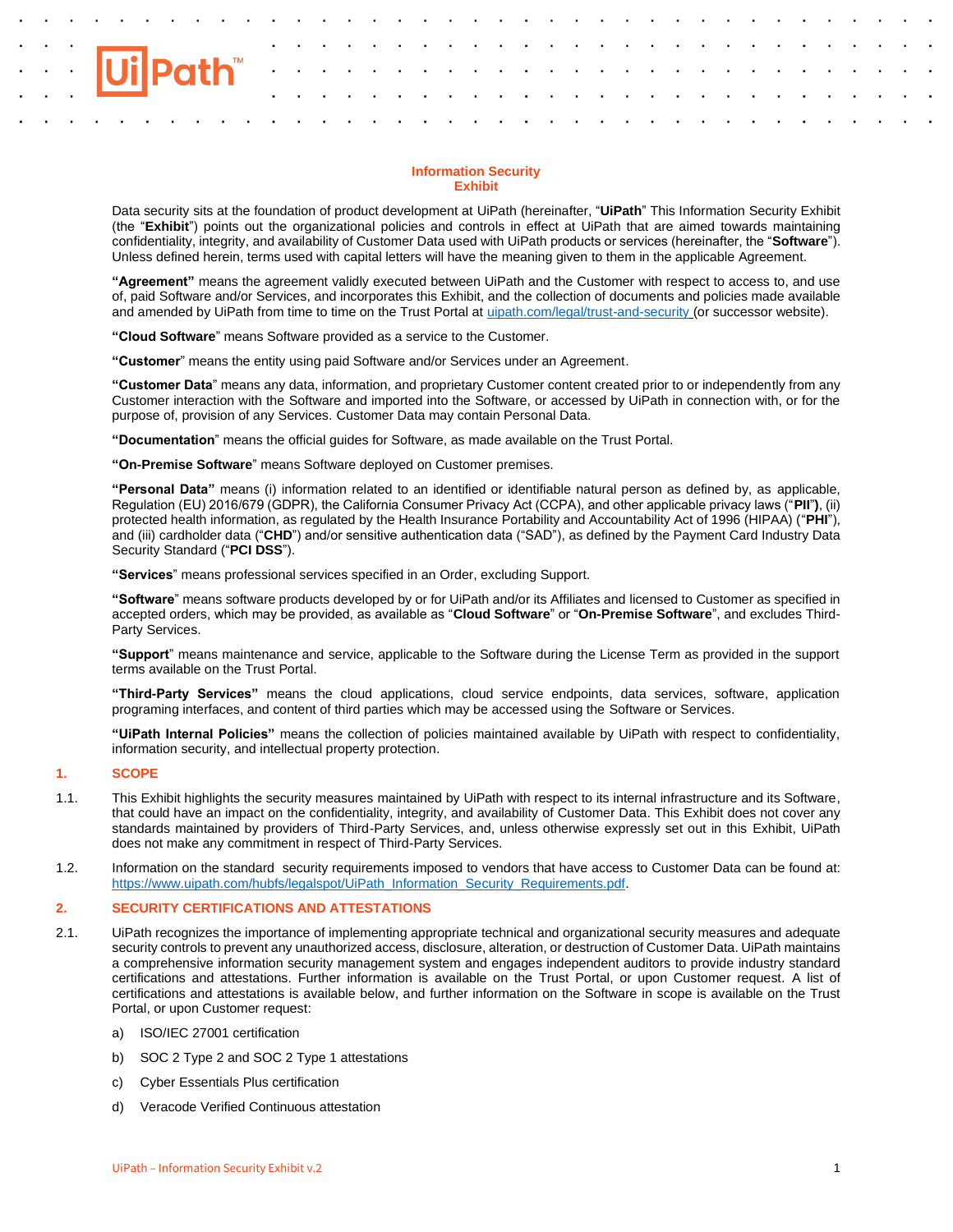

- 2.2. UiPath is constantly working to improve its quality and security standards and is working on an internal roadmap of certifications and standards relevant and adequate for the industry in which UiPath operates. UiPath shall not modify the level of security measures provided in this Exhibit during the term of the Agreement, to decrease the capabilities, functionality, or operation of the Software.
- 2.3. UiPath shall also comply with the controls in, and maintain, an ISO/IEC 27001 certification, providing that certification and a copy of the corresponding statement of applicability (SOA) to Customer upon written request.

# **3. PRODUCT SECURITY**

# 3.1. **Product Development Practices**

- 3.1.1. UiPath follows a secure software development lifecycle (SDLC) for developing products. The secure SDLC process is enforced for every release and includes code reviews, threat modeling during service design and security assessments such as static and dynamic code analysis, open-source software assessments, manual penetration testing, and bug bounty programs.
- 3.1.2. UiPath shall document change control procedures to manage changes to information systems, supporting infrastructure and facilities. Prior to implementing any changes, UiPath shall (1) establish acceptance criteria for production change approval and implementation; and (2) require stakeholder approval prior to change implementation as applicable.
- 3.1.3. UiPath shall test system and application changes, including relevant security controls as applicable. System and application changes must meet defined acceptance criteria prior to implementation.
- 3.1.4. Additionally, UiPath shall restrict and track personnel access to program source code and require developers to periodically attend secure system development training.

# 3.2. **Cryptographic Controls**

- 3.2.1. An important part of UiPath security strategy is encryption, aimed to prevent information from being accessed unlawfully. Customer Data is encrypted at rest in any data store that is part of the Software. Customer Data is transmitted over protected channels, whether it travels over the Internet or within UiPath's internal service components. Customer has the flexibility to configure the encryption of certain installed Software, as detailed in the relevant Documentation.
- 3.2.2. Only industry-standard algorithms for encryption and key strength that are approved by UiPath engineering and IT departments are used to encrypt UiPath data and assets used in production or business use-cases. UiPath uses encryption to protect UiPath and Customer or third-party non-public data in transit across public networks.
- 3.2.3. Additionally, encryption is used to protect UiPath and Customer or other third-party data at rest over which UiPath has custodianship. UiPath uses known Certificate Authorities for the issuance of public key certificates. Keys have defined activation and deactivation dates so they can only be used for a limited period, and they are protected from modification, loss, destruction, and unauthorized disclosure during their lifecycle (use, storage, and handling).

# 3.3. **Network Security and Operations**

- 3.3.1. All the web services offered as part of Software are TLS-enabled (for TLS 1.2+).
- 3.3.2. Intrusion prevention and detection systems and firewalls are in place to protect UiPath's network infrastructure supporting the Software. Separation of test, development and production environments is ensured. Regular backups of essential business information are maintained through cloud providers for Cloud Software. An appropriate backup cycle is used and documented. Event logs recording user activities, exceptions, faults, and information security events are produced, kept, and regularly reviewed.
- 3.3.3. Information about technical vulnerabilities of information systems being used is assessed in a timely fashion, and appropriate measures are taken to address the associated risk in line with and the organization's exposure to such vulnerabilities.

## 3.4. **Software Access Controls**

3.4.1. UiPath has built access control features into its Software which the Customer can utilize to provision, de-provision and authorize its own users. Details can be found in the relevant Documentation.

# 3.5. **Access to Customer Data**

- 3.5.1. UiPath does not have access to Customer Data used by the Customer with On-Premises Software, unless access is expressly granted by the Customer.
- 3.5.2. UiPath personnel may have access to Customer Data used by the Customer with Cloud Software solely for the purpose of fulfilling UiPath's rights and obligations under the Agreement. UiPath leverages privileged identity management ("PIM") to minimize granting access of UiPath personnel to Customer Data in Cloud Software. UiPath personnel who need to edit system resources, access, or modify Customer Data must use PIM to temporarily raise their access level. PIM requests must be enjoined by an adequate reason for access and are subject to approval by UiPath authorized reviewers. The activity conducted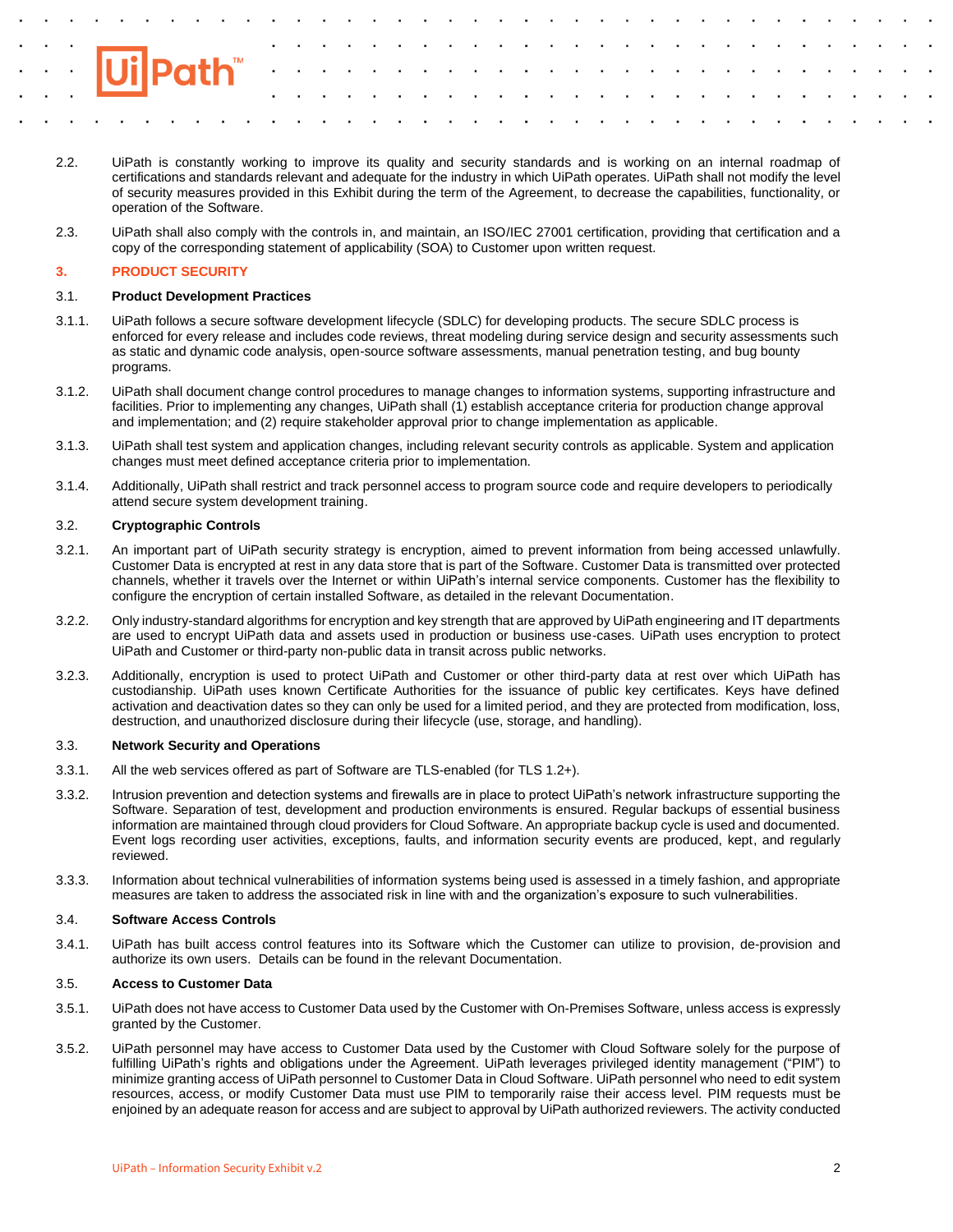while using PIM is logged and recorded.

3.5.3. Unless otherwise agreed, UiPath shall restrict third party access to Customer Data.

# 3.6. **Tenant Data Segregation**

3.6.1. Data at rest from each tenant of the Cloud Software is logically segregated. UiPath provides the necessary mechanisms to enable tenants to enforce access and authorization controls for users, as they access data inside the Software.

# 3.7. **Customer Data Hosting**

- 3.7.1. As part of the Software, UiPath may use third-party service providers which may have access to Customer Data, as subprocessors of UiPath. UiPath maintains the list of sub-processors on the Trust Portal.
- 3.7.2. Customer Data and Personal Data uploaded by the Customer in the Software will be hosted in the region(s) evidenced in the Sub-processor list. Where technically implemented in a particular Software component, the Customer may configure the hosting location of the Customer Data used therein, provided however that back-ups may have different configurations.

# 3.8. **Customer Data Back-ups**

- 3.8.1. Regular back-ups of Customer Data in Cloud Software are performed automatically by UiPath's underlying infrastructure as a service/platform as a service (IaaS/PaaS) provider. Each backup is stored in multiple locations to ensure resiliency.
- 3.8.2. Customer may notify UiPath in writing with sufficient time in advance to obtain the available backup records stored by UiPath to review any record of system activity related to Customer Data

## 3.9. **Customer Data Retention**

3.9.1. As a rule, Customer Data is kept for the duration of the Agreement. Following termination of the Agreement and upon express written instructions from the Customer, UiPath will ensure that the Customer Data will be, as requested by the Customer in the timeframe specified by the applicable law, deleted, or returned to the Customer either manually or, if technically available, via direct export from the relevant Cloud Software.

## 3.10. **Logs Information**

- 3.10.1. Logging capabilities are built into the Software, which the Customer can enable to capture informational events, error, and warning messages relevant to the application as well as audit trails for actions performed. Details can be found in the Documentation.
- 3.10.2. UiPath enables operational logs and security logs of activity in Cloud Software. Operational logs are used for monitoring uptime and availability of infrastructure and Cloud Software. Security logs are used for identifying security incidents, policy violations, fraudulent activity, auditing, and forensic analysis, supporting investigations, establishing baselines, and identifying trends and potential long-term problems.
- 3.10.3. UiPath shall generate administrator and event logs for systems and applications that store, allow access to, or process Customer Data. The administrator and event logs shall be archived for a minimum of 180 calendar days;

# 3.11. **Personal Data Protection**

- 3.11.1. UiPath takes Personal Data protection very seriously and encourages Customers to minimize the use of Personal Data with Cloud Software, in line with the principles of the applicable legislation. Further rights and obligations between UiPath and Customer with respect to protection of Personal Data as part of Customer Data will be governed by appropriate data protection agreements executed between the Parties in accordance with GDPR and any applicable legislation.
- 3.11.2. Though UiPath is committed to making its operating environment as compliant as possible, some Software components might not meet all standards required by industry standards such as PCI DSS, or HIPAA. UiPath expressly prohibits Customers from using cardholder data (CHD), sensitive authentication data (SAD), personal health information (PHI), or any other specifically regulated information with Cloud Software, except where UiPath has expressly instructed otherwise in the Documentation, or by updates to this Exhibit or the Trust Portal. Nonetheless, the Customer is ultimately responsible in deciding whether the Software can be used in accordance with the laws, rules, and regulations applicable to Customer's operations.
- 3.11.3. UiPath, in its capacity as data controller, makes available a process for data subject access requests, as required by the GDPR, available on the Trust Portal. UiPath will notify the Customer without undue delay of any data subject requests which UiPath in its capacity as data processor may receive but to which the Customer in its capacity as data controller must respond.
- 3.11.4. As a controller, UiPath processes Personal Data in accordance with its Privacy Policy available on the Trust Portal.

# 3.12. **Malware**

- 3.12.1. UiPath performs regular testing of first party and third-party code included in Software.
- 3.12.2. UiPath deploys, maintains, and updates anti-malware protection within its operating environment and on corporate computing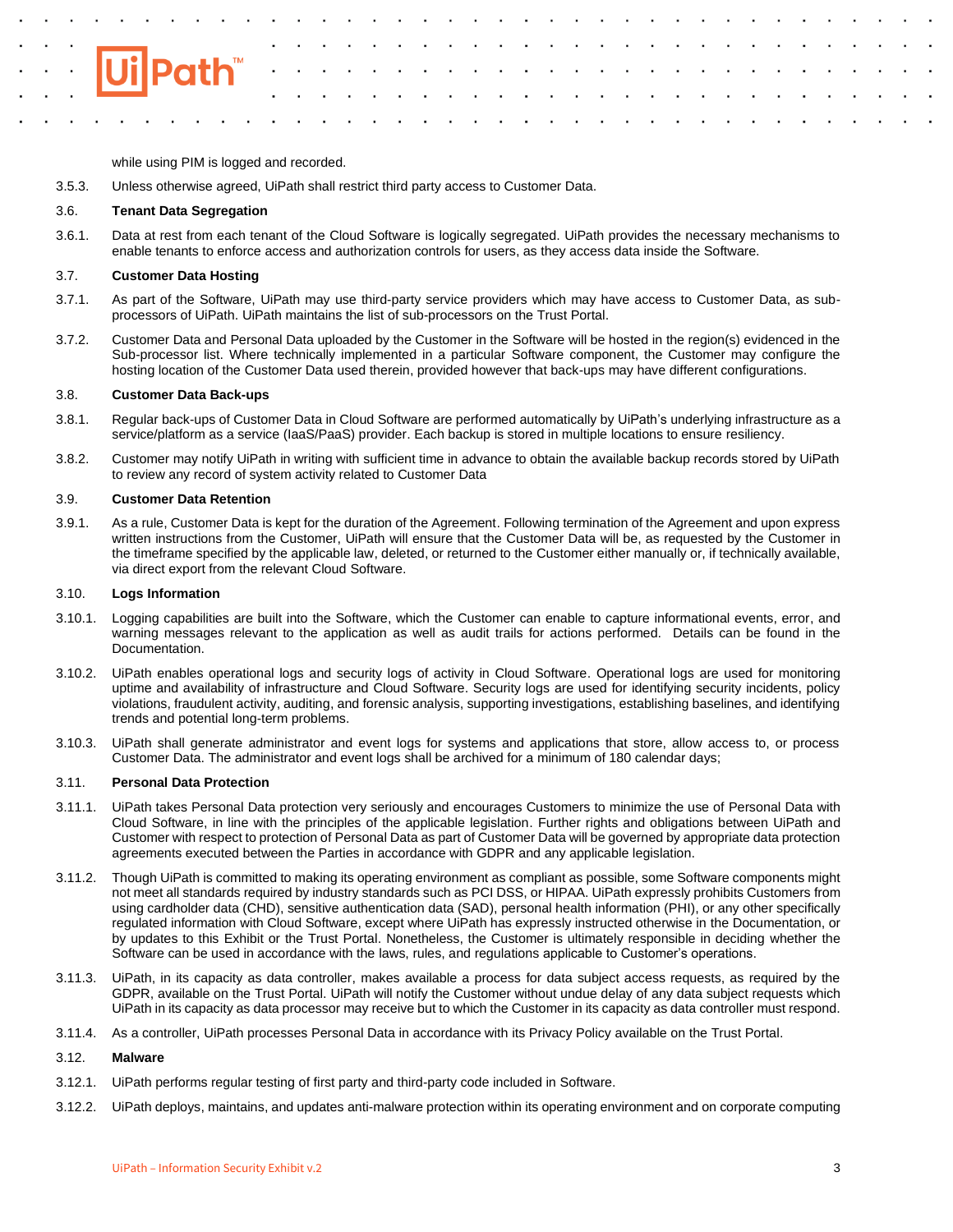

### resources.

## 3.13. **Vulnerabilities Management**

- 3.13.1. Vulnerabilities identified in the Software are mapped to industry-standard Common Vulnerability Scoring System (CVSS) methodology (i.e., critical, high, medium, and low). Identified vulnerabilities shall be remediated in a timely manner within internally defined timeframes.
- 3.13.2. Regular testing is also performed directly against Software and UiPath has a bug bounty program that aims to leverage the expertise of the ethical hacker community to find vulnerabilities in Software and surrounding ecosystem to keep Customers' use of the Software safe from malicious activities.
- 3.13.3. UiPath shall perform annual penetration testing for Cloud Software systems and applications that process Customer Data, including after significant system and application changes. UiPath shall implement a patch and vulnerability management process to identify, report, and remediate application and system vulnerabilities that is approved by the application or system owner and is commensurate with the level of risk by (a) performing code and Cloud Software vulnerability scans on a regular basis and during any major system or application updates; (b) implementing vendor patches or fixes; and (c) developing a risk treatment plan to address identified vulnerabilities.

# **4. INTERNAL SECURITY PRACTICES**

## 4.1. **Access Controls**

- 4.1.1. UiPath employees are granted logical access to business resources that they have been specifically authorized to use in accordance with defined access control policies and processes. The access rights are granted as appropriate for employees to conduct their duties and adjusted upon a change in role and are removed upon termination of employment.
- 4.1.2. Application owners shall review user access rights for appropriateness on a quarterly basis and shall immediately revoke inappropriate or unauthorized access upon detection.
- 4.1.3. UiPath employs a strong password policy, along with single sign-on on all enterprise applications and systems. For Customer end user authentication, UiPath shall support authentication as described in applicable public user documentation: <https://docs.uipath.com/automation-suite/docs/about-accounts> and [https://docs.uipath.com/automation-cloud/docs/about](https://docs.uipath.com/automation-cloud/docs/about-accounts)[accounts.](https://docs.uipath.com/automation-cloud/docs/about-accounts) Users are required by policy to maintain the confidentiality of their passwords and change them periodically.
- 4.1.4. Users' logical access to business applications is controlled and logged. UiPath has logging enabled for log-on activities on systems and generates alerts for unusual log-on behavior.
- 4.1.5. Owners of critical business systems and applications grant, review, and remove users' logical access to business systems, based on the principles of least privilege and segregation of duties.
- 4.1.6. With respect to privileged user accounts, UiPath shall (a) restrict access to personnel with clear business needs; (b) provision accounts solely for the duration needed to complete the necessary task, (c) capture and periodically review system logs, and (d) enable access using multi-factor authentication.

# 4.2. **Risk Management**

4.2.1. UiPath has a risk management process in place designed to reduce the risks to an acceptable level. Risk assessments are conducted at least annually and identified risks are mitigated according to severity and business priorities.

# 4.3. **Physical Security**

- 4.3.1. Physical security measures are designed to prevent unauthorized physical access or damage caused by physical and environmental threats to UiPath's employees, premises, system and network devices and information, or interruptions to the organization's activities. The level of security measures, policies and procedures implemented commensurate with the legal, regulatory, or contractual requirements associated with each facility.
- 4.3.2. Access to premises is monitored through access controls, such as individual badges and video surveillance, as permitted by the applicable law. Asset movement controls are in place and the buildings are protected for seismic, flood and similar risks.
- 4.3.3. UiPath has a "no-paper" policy and, unless as required by applicable law, aims to use electronic records and documents. UiPath has a clear desk and clear screen policy.

# 4.4. **Asset Management**

- 4.4.1. UiPath's information assets are protected throughout the information lifecycle, including entry into UiPath's systems, secure data transmission, and appropriate data access, storage, retention, and disposal. UiPath information assets are appropriately classified in terms of value, legal and contractual requirements to enable employees to handle them appropriately.
- 4.4.2. UiPath requires its employees and contractors to comply with a set of security measures when handling UiPath devices and information. Each UiPath asset holding confidential information has an identified asset owner and is kept in an inventory that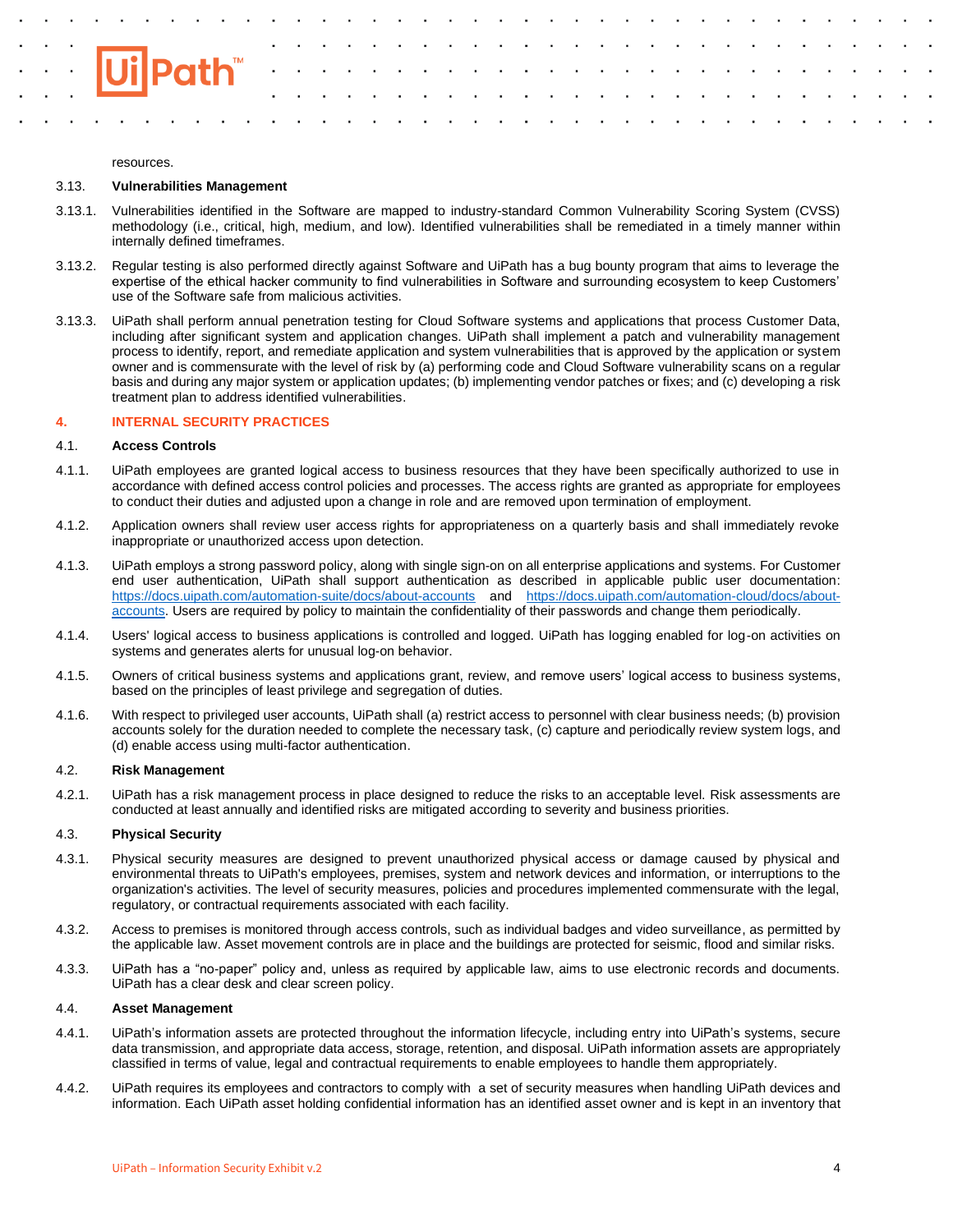

covers the entire lifecycle from purchase to disposal. Employees are required to return all equipment upon termination of employment.

4.4.3. UiPath shall implement and document system hardening procedures and baseline configurations and shall not include unsupported software or hardware.

# 4.5. **Disposal and Destruction of Data and IT Equipment**

- 4.5.1. UiPath has controls in place to mitigate the risk of improper and unsecure disposal and destruction of data, technology equipment and components owned by UiPath, including over-writing, or physically destroying removable media, erasing, or destroying mobile devices and securely erasing storage space allocated by cloud services, according to the cloud provider's methodology.
- 4.5.2. UiPath maintains policies in place restricting the storage of Customer Data locally, on the employees' devices or on removable media.

# 4.6. **Mobile Devices and Teleworking**

- 4.6.1. UiPath maintains adequate policies on teleworking and the access of Customer Data from remote devices. Corporate devices with access to Customer Data are adequately protected. Users are allowed to use their personal devices to access UiPath business resources under a limited policy restricting and controlling users' responsibilities and access to Customer Data.
- 4.6.2. UiPath applies security measures on employee devices, including by:
	- a) requiring a multi-factor authentication access control mechanism to give full access to Customer Data.
	- b) applying security patches to applications and system software bearing Customer Data in line with vendor recommendations.
	- c) authorizing business applications before having access to Customer Data.

## 4.7. **Human Resources Security**

- 4.7.1. UiPath may perform background checks prior to employment, solely as permitted under applicable law.
- 4.7.2. UiPath ensures that employees agree to terms and conditions concerning confidentiality and information security appropriate to the nature and extent of access they will have to the organization's assets and that go beyond the duration of the employment period.
- 4.7.3. Responsibilities regarding information security are communicated to UiPath employees and they are informed that disciplinary actions can be taken against them based on violations of policies and procedures.

### 4.8. **Vendor Risk Management**

- 4.8.1. UiPath maintains a vendor risk management program through which it assesses and manages the risks assumed by the nature of relationships with vendors and contractors that receive, store, process, or host UiPath data or have access to UiPath network and systems.
- 4.8.2. UiPath checks the security measures of its critical vendors and has a policy to enter into data protection agreements seeking to ensure that at least the same level of confidentiality and data security is implemented by its sub-contractors as the ones applicable to UiPath.
- 4.8.3. UiPath strives to maintain the right to perform audits to monitor the compliance of its sub-contractors with the agreed technical and organizational measures regarding data confidentiality and security.

## **5. INCIDENT MANAGEMENT AND BUSINESS CONTINUITY**

- 5.1. UiPath is committed to comply with contractual and legal obligations for the protection of Customer Data. UiPath has designed processes to provide response to security and operational incidents, with undue delay, to minimize risks and ensure availability of information systems.
- 5.2. To respond to incidents effectively and in a timely manner, UiPath incident management teams are taking necessary actions to contain the threat, eradicate the source of the incident, and restore the affected systems, information, and data.
- 5.3. Incident responders track the incident root causes, the lessons learned in the incident management system and propose continuous improvements to system and data owners.
- 5.4. UiPath utilizes a decentralized office approach and employees, and contractors are not dependent on specific office locations to perform their duties. Data processing environments maintain redundancy to meet availability requirements. Systems are built with failovers within availability zones. Data availability and continuity of service is ensured by using reputable cloud service providers.